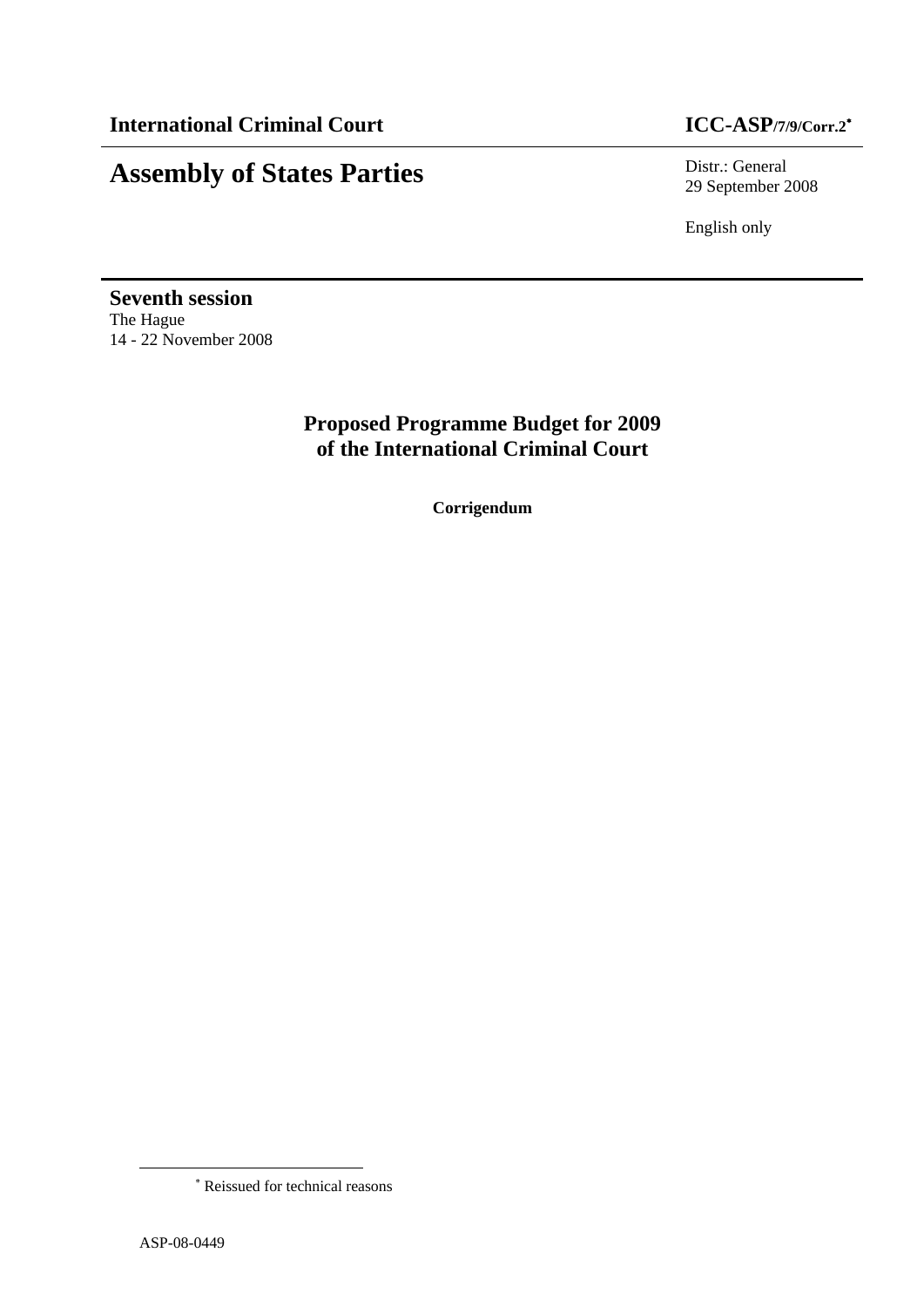# 1. Page 19<br>*Replace* table 4 with the following table:

#### **Table 4. Programme 1100: Proposed budget for 2009**

|                                     |              | Expenditure 2007               |              | Approved budget 2008           |              | Proposed budget 2009           | Resource growth |         |
|-------------------------------------|--------------|--------------------------------|--------------|--------------------------------|--------------|--------------------------------|-----------------|---------|
| <b>The Presidency</b>               |              | (thousands of euros)           |              | (thousands of euros)           |              | (thousands of euros)           |                 |         |
| (including NY Liaison Office)       | <b>Basic</b> | Situation-<br>Total<br>related | <b>Basic</b> | Situation-<br>Total<br>related | <b>Basic</b> | Situation-<br>Total<br>related | Amount          | $\%$    |
| Judges                              | 1,345.9      | 1,345.9                        | 1,259.0      | 1,259.0                        | 1,002.0      | 1,002.0                        | $-257.0$        | $-20.4$ |
| Professional staff                  |              | No breakdown available         | 740.3        | 740.3                          | 803.8        | 803.8                          | 63.5            | 8.6     |
| General Service staff               |              |                                | 272.2        | 272.2                          | 302.7        | 302.7                          | 30.5            | 11.2    |
| Subtotal staff                      | 763.5        | 763.5                          | 1,012.5      | 1,012.5                        | 1,106.5      | 1,106.5                        | 94.0            | 9.3     |
| General temporary assistance        | 186.6        | 186.6                          | 66.6         | 66.6                           | 66.3         | 66.3                           | $-0.3$          | $-0.5$  |
| Consultants                         | 2.6          | 2.6                            | 26.4         | 26.4                           | 16.2         | 16.2                           | $-10.2$         | $-38.6$ |
| Subtotal other staff                | 189.2        | 189.2                          | 93.0         | 93.0                           | 82.5         | 82.5                           | $-10.5$         | $-11.3$ |
| Travel                              | 105.6        | 105.6                          | 100.9        | 100.9                          | 94.5         | 94.5                           | $-6.4$          | $-6.3$  |
| Hospitality                         | 9.7          | 9.7                            | 10.0         | 10.0                           | 16.0         | 16.0                           | 6.0             | 60.0    |
| Contractual services incl. training | 0.9          | 0.9                            | 10.0         | 10.0                           | 15.0         | 15.0                           | 5.0             | 50.0    |
| General operating expenses          | 41.6         | 41.6                           | 53.3         | 53.3                           | 55.8         | 55.8                           | 2.5             | 4.7     |
| Supplies and materials              | 1.9          | 1.9                            | 5.0          | 5.0                            | 5.0          | 5.0                            |                 |         |
| Furniture and equipment             | 6.6          | 6.6                            |              |                                |              |                                |                 |         |
| Subtotal non-staff                  | 166.3        | 166.3                          | 179.2        | 179.2                          | 186.3        | 186.3                          | 7.1             | 4.0     |
| <b>Total</b>                        | 2,464.9      | 2,464.9                        | 2,543.7      | 2,543.7                        | 2,377.3      | 2,377.3                        | $-166.4$        | $-6.5$  |
|                                     |              |                                |              |                                |              |                                |                 |         |
| Distributed maintenance             | 20.1         | 20.1                           | 46.9         | 46.9                           | 49.4         | 49.4                           | 2.5             | 5.4     |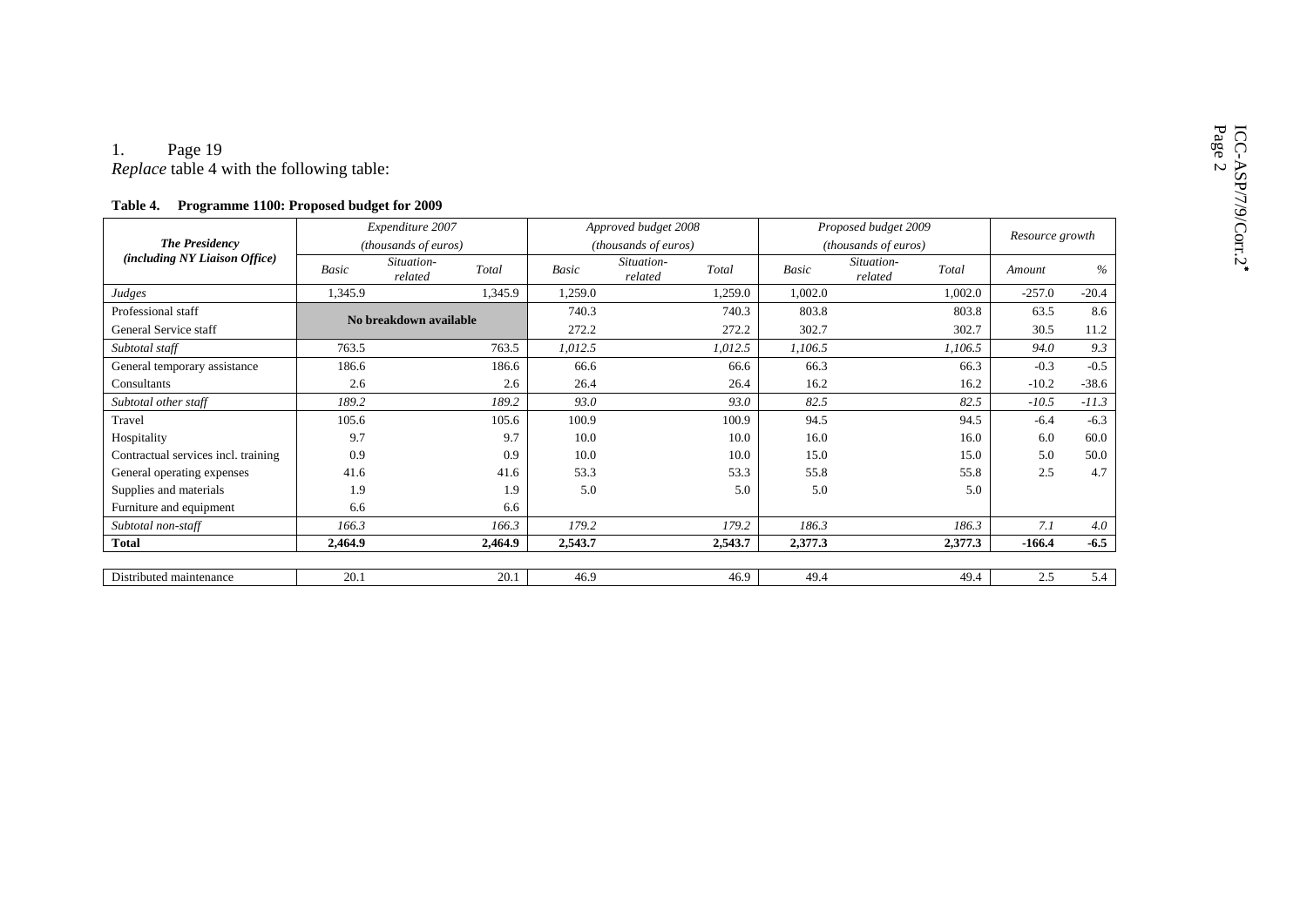#### 2.Page 22

*Replace* table 6 with the following table:

| 1 avie 0.<br><b>Programme 1200: Proposed budget for 2009</b> |         |                               |         |         |                       |         |                      |                               |         |                 |          |  |
|--------------------------------------------------------------|---------|-------------------------------|---------|---------|-----------------------|---------|----------------------|-------------------------------|---------|-----------------|----------|--|
|                                                              |         | Expenditure 2007              |         |         | Approved budget 2008  |         | Proposed budget 2009 |                               |         | Resource growth |          |  |
| <b>Chambers</b>                                              |         | ( <i>thousands of euros</i> ) |         |         | (thousands of euros)  |         |                      | ( <i>thousands of euros</i> ) |         |                 |          |  |
|                                                              | Basic   | Situation-<br>related         | Total   | Basic   | Situation-<br>related | Total   | Basic                | Situation-<br>related         | Total   | Amount          | %        |  |
| Judges                                                       | 5,772.9 |                               | 5,772.9 | 5,010.7 |                       | 5,010.7 | 4,810.0              |                               | 4,810.0 | $-200.7$        | $-4.0$   |  |
| Professional staff                                           |         | No breakdown available        |         | 1,366.4 | 333.9                 | 1,700.3 | 1,833.4              | 366.3                         | 2,199.7 | 499.4           | 29.4     |  |
| General Service staff                                        |         |                               |         | 411.2   | 154.2                 | 565.4   | 472.0                | 177.0                         | 649.0   | 83.6            | 14.8     |  |
| Subtotal staff                                               | 1,253.7 | 210.8                         | 1,464.5 | 1,777.6 | 488.1                 | 2,265.7 | 2,305.4              | 543.3                         | 2,848.7 | 583.0           | 25.7     |  |
| General temporary assistance                                 | 371.9   | 35.5                          | 407.4   | 250.8   |                       | 250.8   | 135.5                | 85.6                          | 221.1   | $-29.7$         | $-11.8$  |  |
| Subtotal other staff                                         | 371.9   | 35.5                          | 407.4   | 250.8   |                       | 250.8   | 135.5                | 85.6                          | 221.1   | $-29.7$         | $-11.8$  |  |
| Travel                                                       | 38.0    |                               | 38.0    | 126.1   | 34.4                  | 160.5   | 97.3                 | 31.5                          | 128.8   | $-31.7$         | $-19.8$  |  |
| Hospitality                                                  | 0.3     |                               | 0.3     | 1.0     |                       | 1.0     | 1.0                  |                               | 1.0     |                 |          |  |
| Contractual services incl. training                          | 4.5     |                               | 4.5     | 15.5    |                       | 15.5    | 15.0                 |                               | 15.0    | $-0.5$          | $-3.2$   |  |
| General operating expenses                                   | 0.0     | 0.0                           | 0.0     | 21.0    |                       | 21.0    |                      |                               |         | $-21.0$         | $-100.0$ |  |
| Furniture and equipment                                      | 18.4    |                               | 18.4    | 10.0    |                       | 10.0    |                      |                               |         | $-10.0$         | $-100.0$ |  |
| Subtotal non-staff                                           | 61.2    | 0.0                           | 61.2    | 173.6   | 34.4                  | 208.0   | 113.3                | 31.5                          | 144.8   | $-63.2$         | $-30.4$  |  |
| <b>Total</b>                                                 | 7,459.7 | 246.3                         | 7,706.0 | 7,212.7 | 522.5                 | 7,735.2 | 7,364.2              | 660.4                         | 8,024.6 | 289.4           | 3.7      |  |
|                                                              |         |                               |         |         |                       |         |                      |                               |         |                 |          |  |
| Distributed maintenance                                      | 37.2    | 7.6                           | 44.8    | 86.6    | 13.5                  | 100.1   | 106.5                | 12.8                          | 119.3   | 19.2            | 19.1     |  |

#### **Table 6. Programme 1200: Proposed budget for 2009**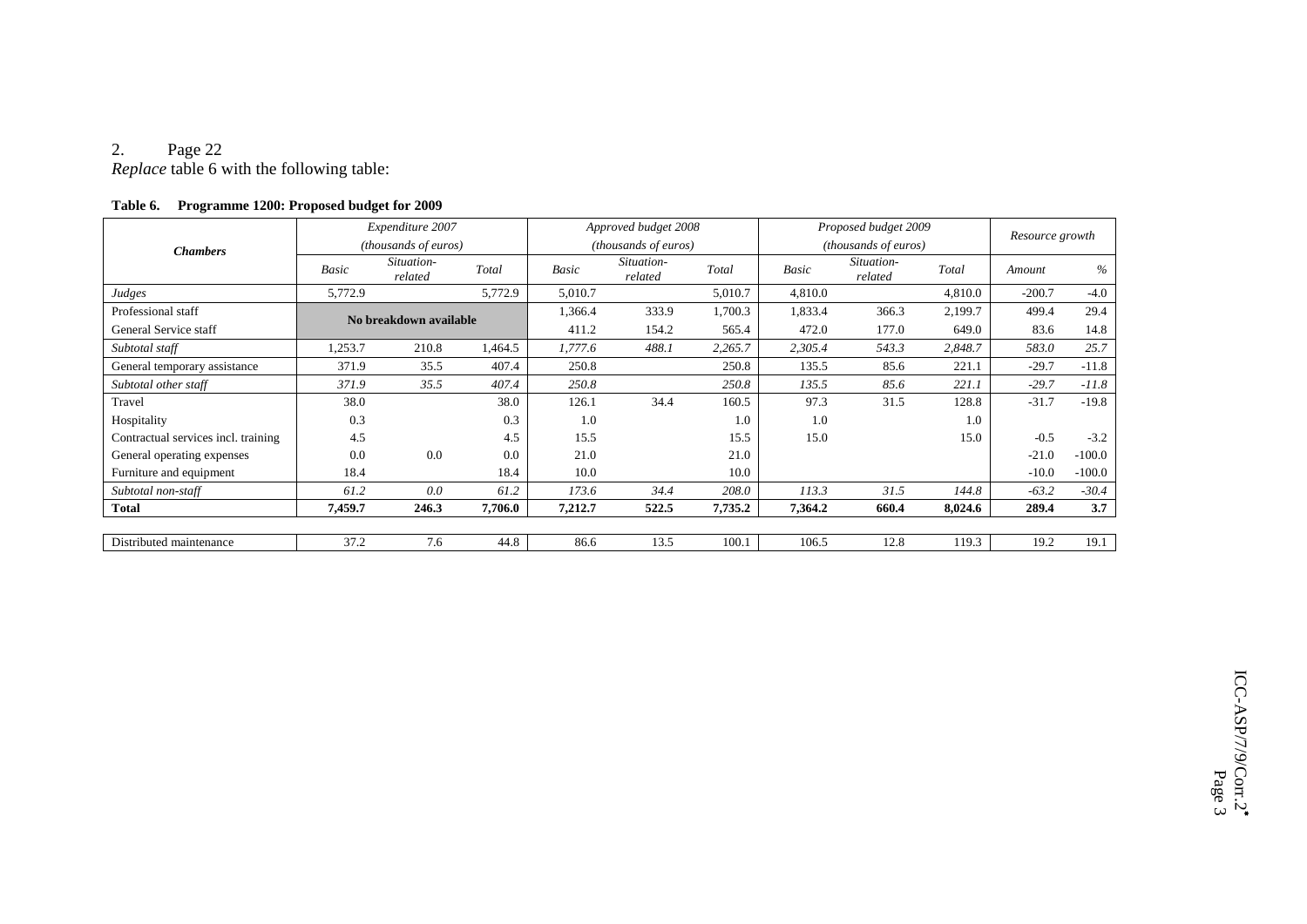#### 3. Page 78, table 54

*Replace* under "*Anticipated workload 2008"* "Trip numbers raised = 4,000" to "Trip numbers raised  $= 2,640"$ .

#### 4. Page 86, paragraph 263

*Replace* "…field offices in Uganda, DRC Kinshasa and DRC Bunia will each require two new drivers. The field office in Chad (Abeche) will require one new driver. …" with "…field offices in Uganda and DRC Kinshasa will each require two new drivers. The field offices in DRC Bunia, Chad (Abeche) and CAR will each require one new driver."

#### 5. Page 92, paragraph 279

*Replace* "…and two posts of Transcript Coordinators (GS-OL)…" with "…and two posts of Text-Processing Assistants (GS-OL)…".

#### 6. Page 93, paragraph 287

*Replace* "Provision remains unchanged against the 2008 budget. Funds are requested for one mission on cooperation matters." with "Funds include an increased provision for meetings with UN representatives and for meetings with States for relocation agreements. Funds also include one mission on cooperation matters."

7. Page 93, table 70

*Replace* table 70 with the table below.

| Anticipated workload 2008                                   | Number of<br><b>FTE 2008</b><br>(1) | Anticipated<br>workload<br>2009 | Number of<br><b>FTE 2009</b> | <i>Estimated</i><br>capacity<br>2009 | Shortfall<br>with<br>additional<br>resources | Shortfall<br>without<br>additional<br>resources |
|-------------------------------------------------------------|-------------------------------------|---------------------------------|------------------------------|--------------------------------------|----------------------------------------------|-------------------------------------------------|
| Number of pages filed $= 40,400$                            | 5                                   | 48,400                          |                              | 48,000                               | 0                                            | $\Omega$                                        |
| Number of notification<br>$mails = 8,880$                   | 5                                   | 10.700                          | 5                            | 8,800                                | 0                                            | 1,900                                           |
| Number of documents for<br>verification and entry $= 8,100$ | 5                                   | 9.720                           | 5                            | 8,100                                | 0                                            | 1,620                                           |
| Number of pieces of evidence<br>filed $= 2.000$             | 5                                   | 3,000                           | 5                            | 2,000                                | 0                                            | 1,000                                           |

**Table 70. Workload Indicators for the Court Records Assistants** 

*(1) GTA included* 

#### 8. Page 97, paragraph 300

*Replace* heading above paragraph "*General temporary assistance*" with "*Consultants*".

#### 9. Page 117, paragraph 358

*Replace* "…post of Financial Investigator in DSS…" with "…post of Financial Investigator...".

10. Page 146, Annex III, lines 8, 9 and 10

*Remove* "per case" after "Number of accused", "Number of defence teams" and "Number of victims' representatives".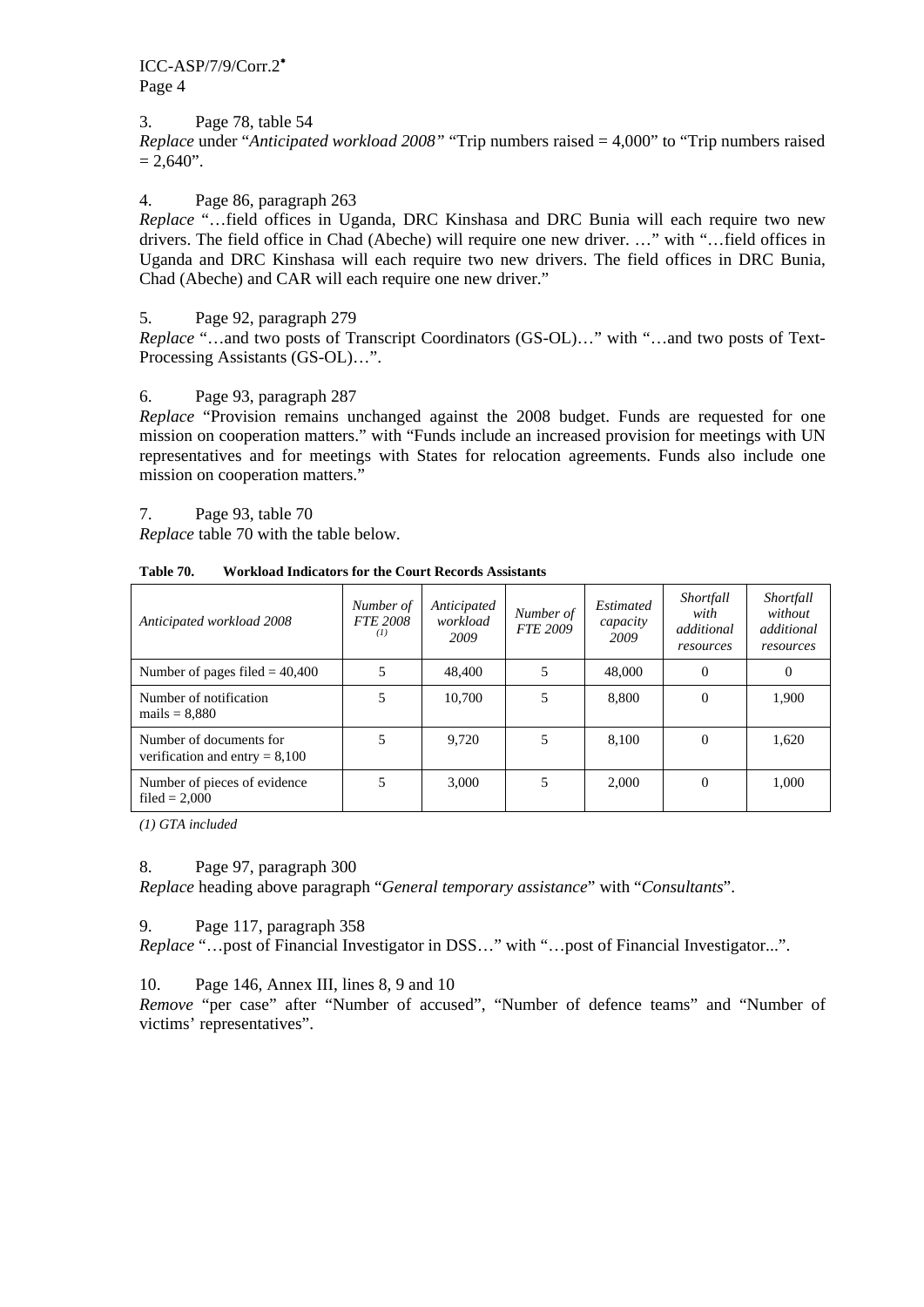#### 11. Page 137

*Replace* table 104 with the following table:

|                                     | Expenditure 2007<br>(thousands of euros) |                       |                        |       | Approved budget 2008  |       | Proposed budget 2009 |                       |         | Resource growth |         |
|-------------------------------------|------------------------------------------|-----------------------|------------------------|-------|-----------------------|-------|----------------------|-----------------------|---------|-----------------|---------|
| Secretariat of the Trust Fund for   |                                          |                       |                        |       | (thousands of euros)  |       | (thousands of euros) |                       |         |                 |         |
| <b>Victims</b>                      | Basic                                    | Situation-<br>related | Total                  | Basic | Situation-<br>related | Total | Basic                | Situation-<br>related | Total   | Amount          | $\%$    |
| Professional staff                  |                                          |                       |                        | 262.2 | 52.1                  | 314.3 | 345.1                | 151.9                 | 497.0   | 182.7           | 58.1    |
| General Service staff               |                                          |                       | No breakdown available |       |                       | 102.8 | 118.0                |                       | 118.0   | 15.2            | 14.8    |
| Subtotal staff                      | 224.4                                    |                       | 224.4                  | 365.0 | 52.1                  | 417.1 | 463.1                | 151.9                 | 615.0   | 197.9           | 47.4    |
| General temporary assistance        | 95.0                                     | 85.5                  | 180.5                  | 57.6  | 103.5                 | 161.1 | 138.0                | 24.4                  | 162.4   | 1.3             | 0.8     |
| Temporary assistance for meetings   |                                          |                       |                        |       |                       |       |                      |                       |         |                 |         |
| Overtime                            | 0.7                                      |                       | 0.7                    | 10.0  |                       | 10.0  | 10.0                 |                       | 10.0    |                 |         |
| Consultants                         |                                          |                       |                        | 10.0  |                       | 10.0  | 41.1                 | 27.0                  | 68.1    | 58.1            | 581.0   |
| Subtotal other staff                | 95.7                                     | 85.5                  | 181.2                  | 77.6  | 103.5                 | 181.1 | 189.1                | 51.4                  | 240.5   | 59.4            | 32.8    |
| Travel                              | 107.6                                    |                       | 107.6                  | 77.7  | 124.4                 | 202.1 | 99.6                 | 75.1                  | 174.7   | $-27.4$         | $-13.6$ |
| Hospitality                         | 9.4                                      |                       | 9.4                    | 17.5  |                       | 17.5  | 17.5                 |                       | 17.5    |                 |         |
| Contractual services incl. training | 36.7                                     |                       | 36.7                   | 76.4  | 17.0                  | 93.4  | 118.1                | 97.1                  | 215.2   | 121.8           | 130.4   |
| General operating expenses          | 16.1                                     |                       | 16.1                   | 63.0  |                       | 63.0  | 25.0                 | 18.0                  | 43.0    | $-20.0$         | $-31.7$ |
| Supplies and materials              | 0.4                                      |                       | 0.4                    | 15.0  |                       | 15.0  | 30.0                 |                       | 30.0    | 15.0            | 100.0   |
| Furniture and equipment             | 28.9                                     |                       | 28.9                   |       |                       |       |                      | 11.4                  | 11.4    | 11.4            |         |
| Subtotal non-staff                  | 199.1                                    |                       | 199.1                  | 249.6 | 141.4                 | 391.0 | 290.2                | 201.6                 | 491.8   | 100.8           | 25.8    |
| <b>Total</b>                        | 519.2                                    | 85.5                  | 604.7                  | 692.2 | 297.0                 | 989.2 | 942.4                | 404.9                 | 1,347.3 | 358.1           | 36.2    |
|                                     |                                          |                       |                        |       |                       |       |                      |                       |         |                 |         |
| Distributed maintenance             | 7.8                                      |                       | 7.8                    | 14.6  | 2.2                   | 16.8  | 19.0                 | 4.3                   | 23.3    | 6.5             | 38.5    |

#### **Table 104. Major Programme VI: Proposed budget for 2009**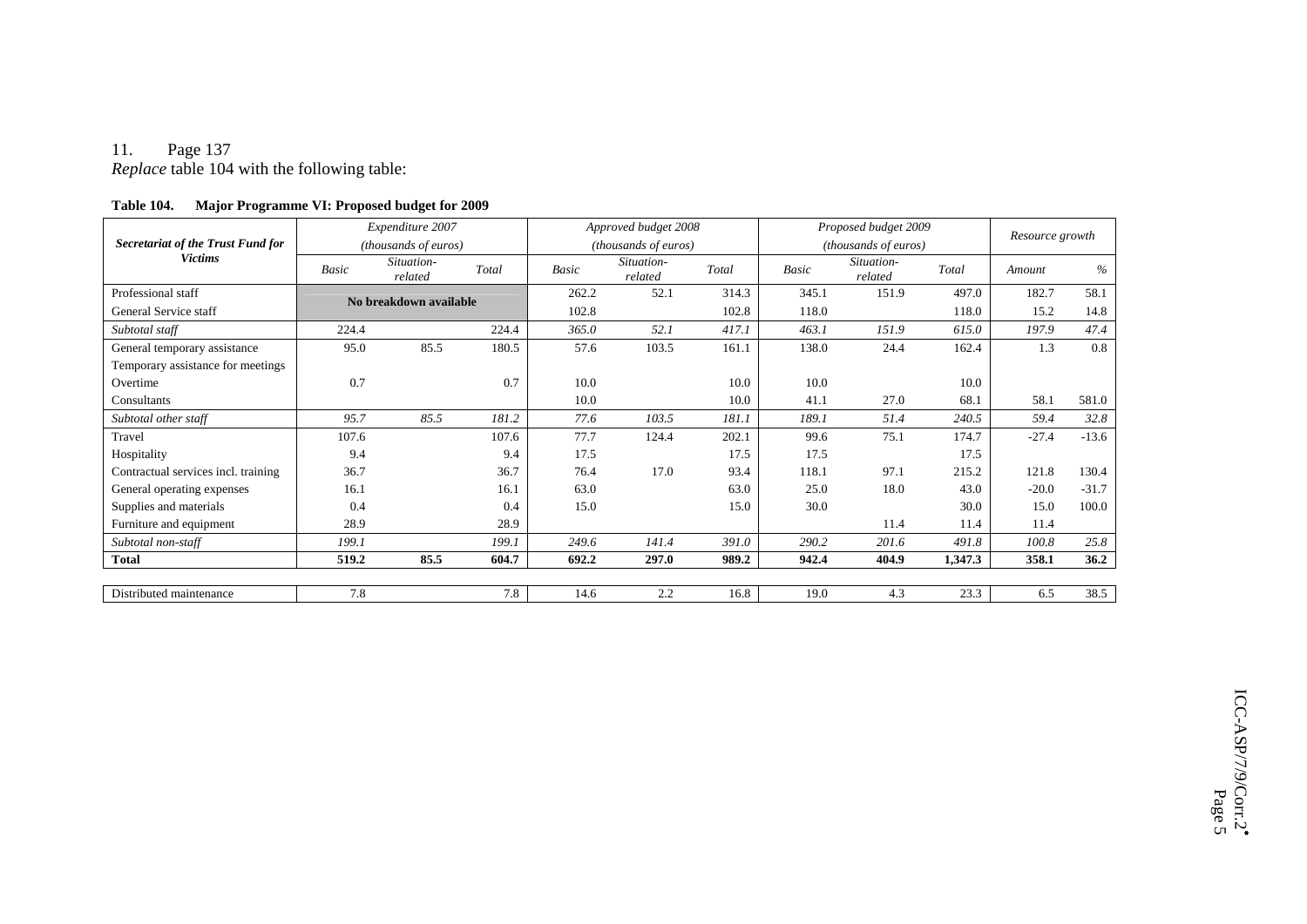12. Page 151, Annex V(c) *Replace* table with the following table:

| <b>Presidency: 3 Judges</b>                     | <b>Costs</b> |
|-------------------------------------------------|--------------|
| Standard salary costs                           | 540.0        |
| Special allowance President and Vice-Presidents | 28.0         |
| Judges pension                                  | 372.0        |
| Provision for 1 judge ending 6-year term        | 37.0         |
| Provision for 1 judge assignment grant          | 25.0         |
| <b>Subtotal Presidency</b>                      | 1,002.0      |
| <b>Chambers: 15 Judges</b>                      |              |
| Standard salary costs                           | 2,610.0      |
| Judges pension                                  | 1,860.0      |
| Provision for 5 judges ending 6-year term       | 185.0        |
| Provision for 5 judge assignment grant          | 125.0        |
| <b>Subtotal Chambers</b>                        | 4,780.0      |
| <b>Additional Requirements</b>                  |              |
| 1 non-full-time judge                           | 20.0         |
| Special allowance non-full-time judge           | 10.0         |
| Subtotal additional requirements                | 30.0         |
| <b>Total Judiciary</b>                          | 5,812.0      |

#### **Salary and entitlements for 2009 - judges**

*(thousands of euros)*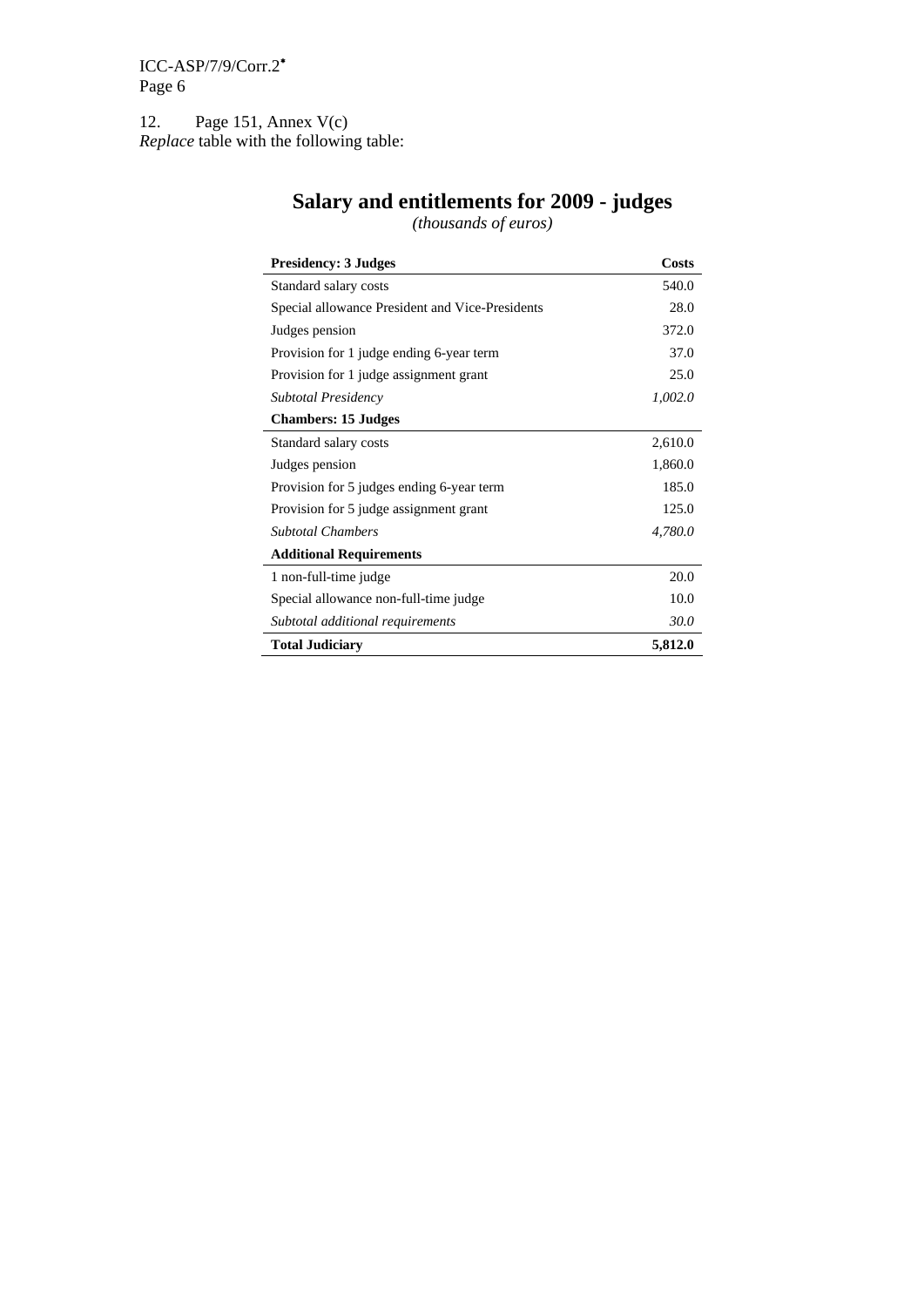#### 13. Page 153 *Replace* Annex VI Summary table with the following summary table:

## **Summary table by object of expenditure**

|                                         |                        | Expenditure 2007      |          | Approved budget 2008 |                       |          | Proposed budget 2009 |                       |           | <b>Resource Growth</b> |         |
|-----------------------------------------|------------------------|-----------------------|----------|----------------------|-----------------------|----------|----------------------|-----------------------|-----------|------------------------|---------|
| <b>Total Court</b>                      | (thousands of euros)   |                       |          | (thousands of euros) |                       |          | (thousands of euros) |                       |           |                        |         |
|                                         | Basic                  | Situation-<br>related | Total    | Basic                | Situation-<br>related | Total    | <b>Basic</b>         | Situation-<br>related | Total     | Amount                 | $\%$    |
| Judges                                  | 7,118.8                |                       | 7,118.8  | 6,269.7              |                       | 6,269.7  | 5,812.0              |                       | 5,812.0   | $-457.7$               | $-7.3$  |
| Professional staff                      |                        |                       |          | 15,976.7             | 15,881.4              | 31,858.1 | 18,010.1             | 19,746.3              | 37,756.4  | 5,898.3                | 18.5    |
| General Service staff                   | No breakdown available |                       | 8,694.0  | 7,595.8              | 16,289.8              | 10,614.8 | 8,981.9              | 19,596.7              | 3,306.9   | 20.3                   |         |
| Subtotal staff                          | 20,295.5               | 15,670.9              | 35,966.4 | 24,670.7             | 23,477.2              | 48,147.9 | 28,624.9             | 28,728.2              | 57,353.1  | 9,205.2                | 19.1    |
| General temporary assistance            | 4,340.1                | 5,106.8               | 9,446.9  | 2,521.8              | 5,115.0               | 7,636.8  | 2,539.9              | 4,614.9               | 7,154.8   | $-482.0$               | $-6.3$  |
| Temporary assistance for meetings       | 1,220.4                | 42.8                  | 1,263.2  | 1,515.9              | 44.7                  | 1,560.6  | 1,166.3              | 71.1                  | 1,237.4   | $-323.2$               | $-20.7$ |
| Overtime                                | 216.7                  | 28.2                  | 244.9    | 287.6                | 95.4                  | 383.0    | 268.6                | 126.5                 | 395.1     | 12.1                   | 3.2     |
| Consultants                             | 70.9                   | 245.0                 | 315.9    | 75.4                 | 275.0                 | 350.4    | 101.3                | 417.4                 | 518.7     | 168.3                  | 48.0    |
| Subtotal other staff                    | 5,848.1                | 5,422.8               | 11,270.9 | 4,400.7              | 5,530.1               | 9,930.8  | 4,076.1              | 5,229.9               | 9,306.0   | $-624.8$               | $-6.3$  |
| Travel                                  | 975.1                  | 2,707.7               | 3,682.8  | 938.4                | 3,533.1               | 4,471.5  | 1,101.4              | 4,108.7               | 5,210.1   | 738.6                  | 16.5    |
| Hospitality                             | 46.3                   |                       | 46.3     | 58.5                 |                       | 58.5     | 69.5                 |                       | 69.5      | 11.0                   | 18.8    |
| Contractual services including training | 3,267.5                | 2,511.7               | 5,779.2  | 3,343.7              | 4,062.4               | 7,406.1  | 3,125.4              | 6,257.2               | 9,382.6   | 1,976.5                | 26.7    |
| General operating expenses              | 5,866.7                | 3,216.3               | 9,083.0  | 6,319.3              | 5,384.2               | 11,703.5 | 6,405.2              | 6,630.4               | 13,035.6  | 1,332.1                | 11.4    |
| Supplies and materials                  | 751.8                  | 328.5                 | 1,080.3  | 809.9                | 418.1                 | 1,228.0  | 851.3                | 427.1                 | 1,278.4   | 50.4                   | 4.1     |
| Furniture and equipment                 | 1,900.6                | 1,535.6               | 3,436.2  | 840.4                | 325.0                 | 1,165.4  | 643.5                | 535.2                 | 1,178.7   | 13.3                   | 1.1     |
| Subtotal non-staff                      | 12,808.0               | 10,299.8              | 23,107.8 | 12,310.2             | 13,722.8              | 26,033.0 | 12,196.3             | 17,958.6              | 30,154.9  | 4,121.9                | 15.8    |
| <b>Total</b>                            | 46,070.4               | 31,393.5              | 77,463.9 | 47,651.3             | 42,730.1              | 90,381.4 | 50,709.3             | 51,916.7              | 102,626.0 | 12,244.6               | 13.5    |